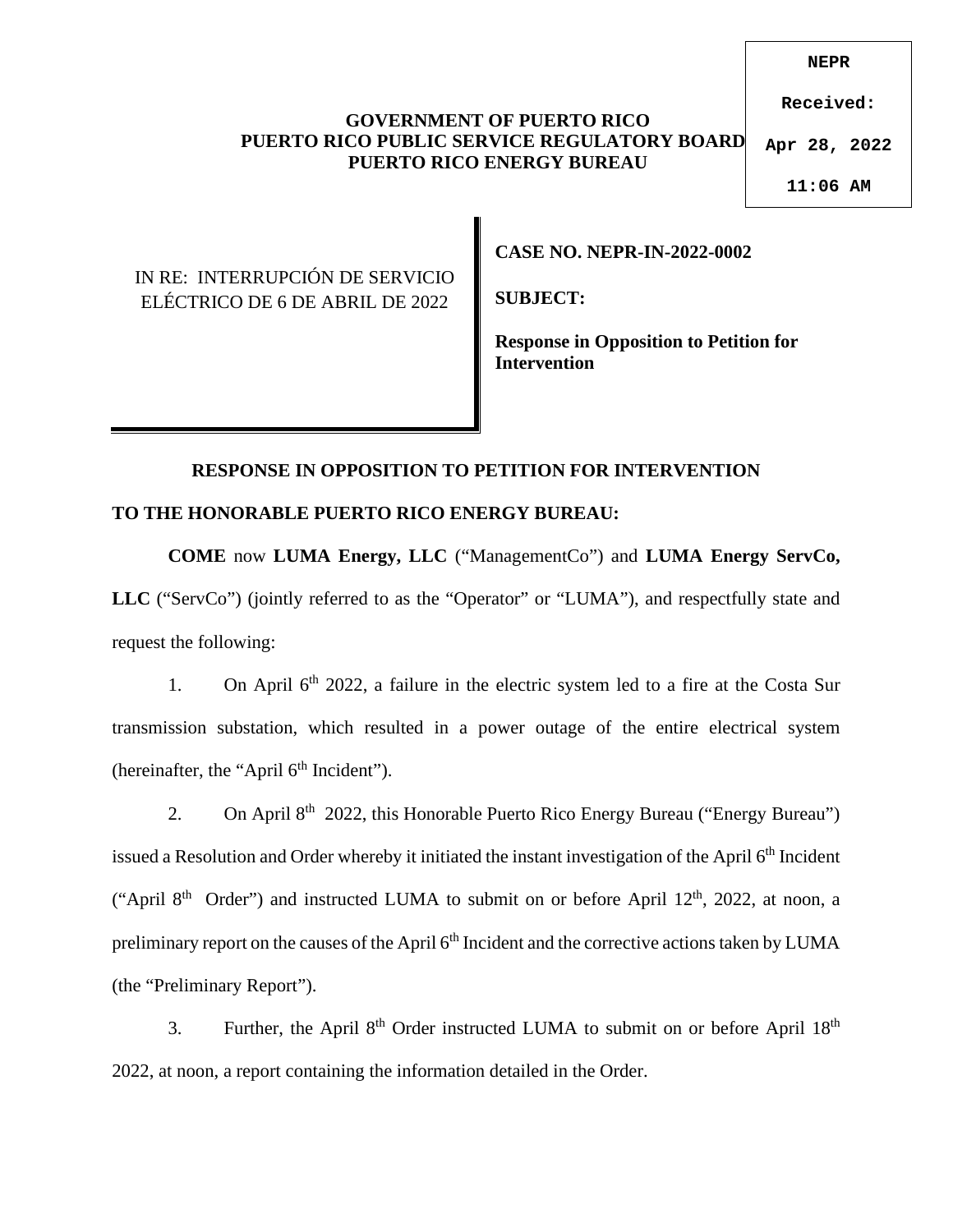4. On April 12, 2022, LUMA filed a *Request for a Brief Extension of Time to Comply with April 8th Resolution and Order on April 6th Incident Investigation*. Therein, LUMA requested a brief extension until the end of the day to submit the Preliminary Report in compliance with the April  $8<sup>th</sup>$  Order, which the Energy Bureau granted hours later. Therefore, on that same day, in compliance with the April  $8<sup>th</sup>$  Order, LUMA submitted the Preliminary Report of the April  $6<sup>th</sup>$ Incident. The Preliminary Report included the information that LUMA had gathered thus far and preliminary findings and assessments of the April 6<sup>th</sup> Incident.

5. On April 13, 2022, the Independent Consumer Protection Office ("ICPO"), filed a *Solicitud de Consolidación y Notificación de Intervención* (the "ICPO's Request for Intervention"), whereby it requested that it be allowed to intervene in the instant proceeding. The ICPO also requested that this proceeding be consolidated with a previous Request for Investigation. It requested that this Honorable Bureau open an investigation into the causes of the April 6th Incident and an adjudicative proceeding to evaluate the Limited Liability Waiver included as part of the Modified Terms of Service.

6. On April 14, 2022, to aid the Energy Bureau in its investigation and supplement the Preliminary Report, LUMA filed a *Motion to Supplement Preliminary Report on April 6th Incident.*  Therein, LUMA submitted two (2) video recordings, including a screen camera from the Costa Sur transmission substation, which shows the moment of the explosion, and an aerial view video recorded the morning after the April  $6<sup>th</sup>$  Incident.

7. LUMA also filed a *Motion to Request a Brief Extension to Submit Updated Report.*  Therein, LUMA requested a brief extension until the end of the day on April 18<sup>th</sup> to submit an updated report ("Updated Report") in compliance with the April 8<sup>th</sup> Order.

2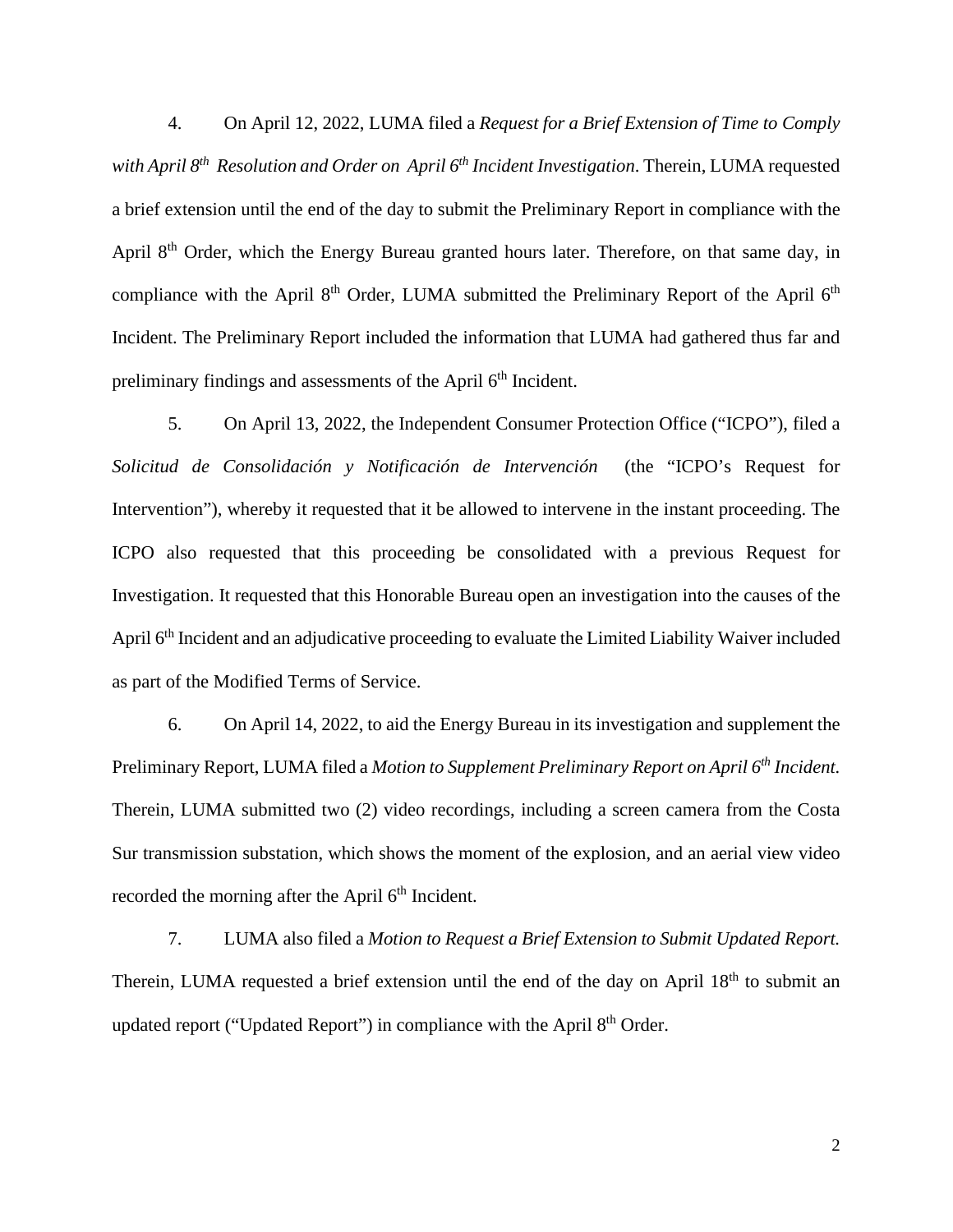8. Also, on April 14, 2022, the Bureau entered a Resolution and Order in Case No. NEPR-MI-2021-0007, accepting both the Instituto de Competitividad y Sostenibilidad Económica's ("ICSE") and ICPO's requests and informing its decision to open a new adjudicative proceeding to evaluate the Modified Terms of Service and establish a procedural calendar to that end, including the issuance of requirements of information to the parties.<sup>[1](#page-2-0)</sup>

9. In compliance with the April  $8<sup>th</sup>$  Order, on April  $18<sup>th</sup>$  LUMA submitted an Updated Report of the April 6<sup>th</sup> Incident through a *Motion Submitting Updated Report and Request for Confidential Treatment*.

10. Through the Updated Report, LUMA provided an update on the overview of the third-party industry expert hired to assist with analysis; the outage investigation and proactive maintenance plan/strategy; the system analysis, including adding dynamic stability analysis into the model; and the ongoing restoration activities at Costa Sur.

11. LUMA also informed that it is conducting a thorough investigation of the April  $6<sup>th</sup>$ Incident, including an independent forensic assessment to be led by Richard E. Brown, PH.D., P.E. ("Dr. Brown") from the third-party investigation firm, Exponent, which was retained to assist with the investigation and analysis of the April  $6<sup>th</sup>$  Incident.

12. As also noted in the Updated Report, given the highly technical and extensive nature of the investigation and the desire to conduct an exhaustive, comprehensive, and scientific review, it is not possible at this juncture to establish a fixed date for completion of the root cause

<span id="page-2-0"></span><sup>&</sup>lt;sup>1</sup> LUMA expressly reserves its right to seek reconsideration of the Honorable Bureau's April  $18<sup>th</sup>$  Resolution and Order, among other reasons, because LUMA was not afforded the opportunity to express its position as to ICSE's and the ICPO's requests prior to the Bureau ruling upon them and because of the serious implications of such decision in the proceedings object of Case No. NEPR-MI-2021-0007. Their mention here is only as part of the procedural background relevant to the instant motion.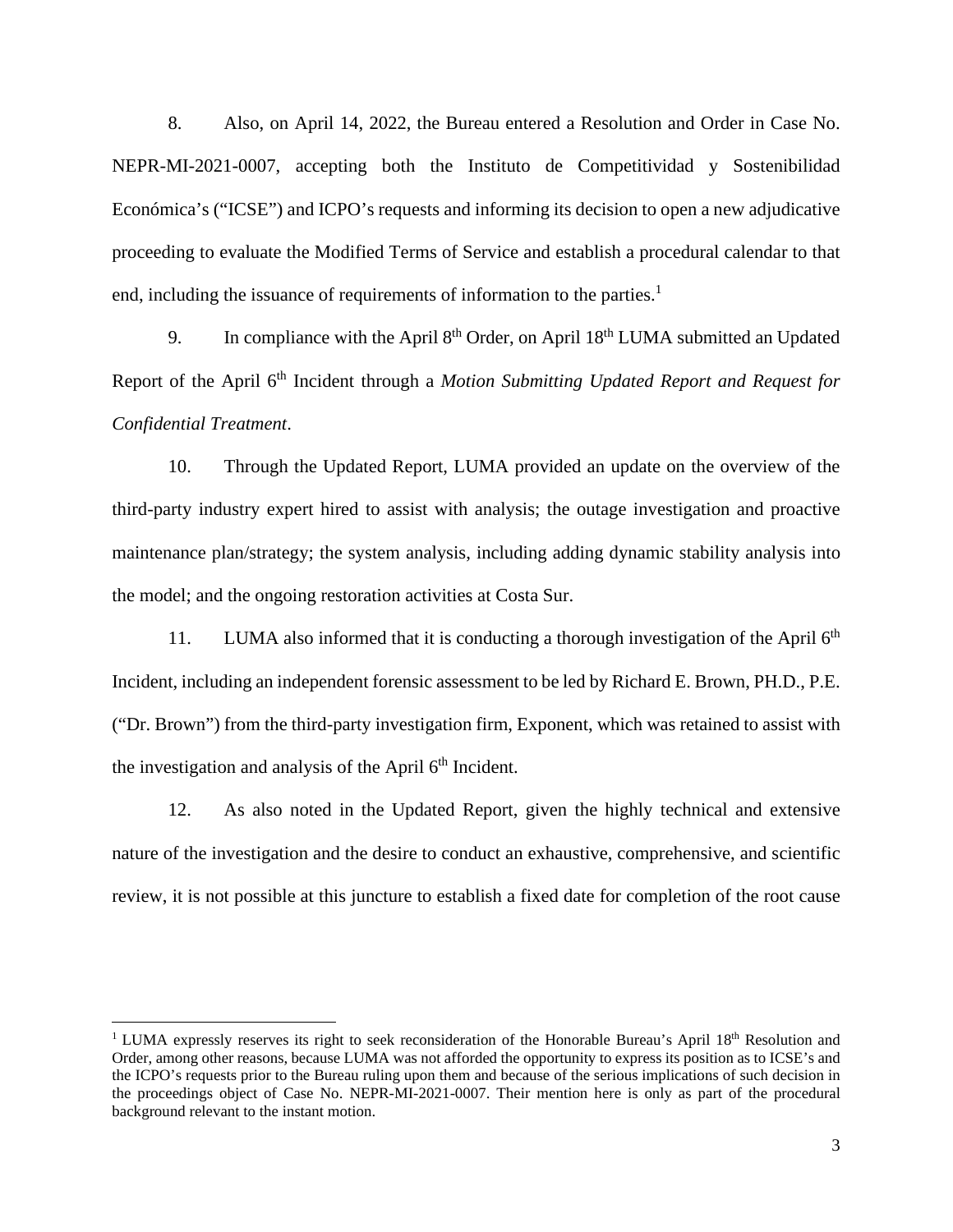investigation and analysis. LUMA, nonetheless, committed itself to, in due course, providing the Energy Bureau with timely updates on the investigation of the April  $6<sup>th</sup>$  Incident.

13. To that end, LUMA anticipated being able to provide an update to the Energy Bureau on schedule, scope, and status based on the investigator's review by May  $9<sup>th</sup>$ , 2022, once the third-party lead investigator reviews and provides feedback on the timeline and scope of the investigation after a preliminary assessment of the collected data.

14. On April 21, 2022, EcoEléctrica, L.P. ("EcoEléctrica") filed a Petition for Intervention whereby it requested that the Honorable Bureau grant it leave to intervene in this proceeding pursuant to Section 5.05 of the *Regulation on Adjudicative, Notice of Noncompliance, Rate Review and Investigation Proceedings*, Regulation number 8543 of the Puerto Rico Energy Bureau and section 3.5 of the Puerto Rico Law of Administrative Procedure, Law No. 38-2017 ("LPAU" for its Spanish acronym). As argued by EcoEléctrica, as an independent power generator of the Puerto Rico electric system, it has a great interest in the investigation being conducted by the Energy Bureau and the result thereof. To that end, EcoEléctrica alleges that, as intervenor, it would have the opportunity to access the information shared with the Bureau in this proceeding and participate therewith in the protection of its interests. Alternatively, EcoEléctrica requested that it be allowed a limited intervention or participation to be kept informed of the filings, resolutions, and orders in this proceeding subject to a non-disclosure agreement, if necessary.

15. As admitted by EcoEléctrica in its Petition for Intervention, the concept of the intervenor is recognized only in administrative proceedings of *adjudicative* nature. To that end, Law 38-2017 defines an intervenor as a person who is not an original party to an *adjudicative* proceeding and that has demonstrated his or her capacity or interest in the proceeding. 3 PR Laws Ann. sec. 9603(f). In an *adjudicative* proceeding, the administrative agency determines the rights,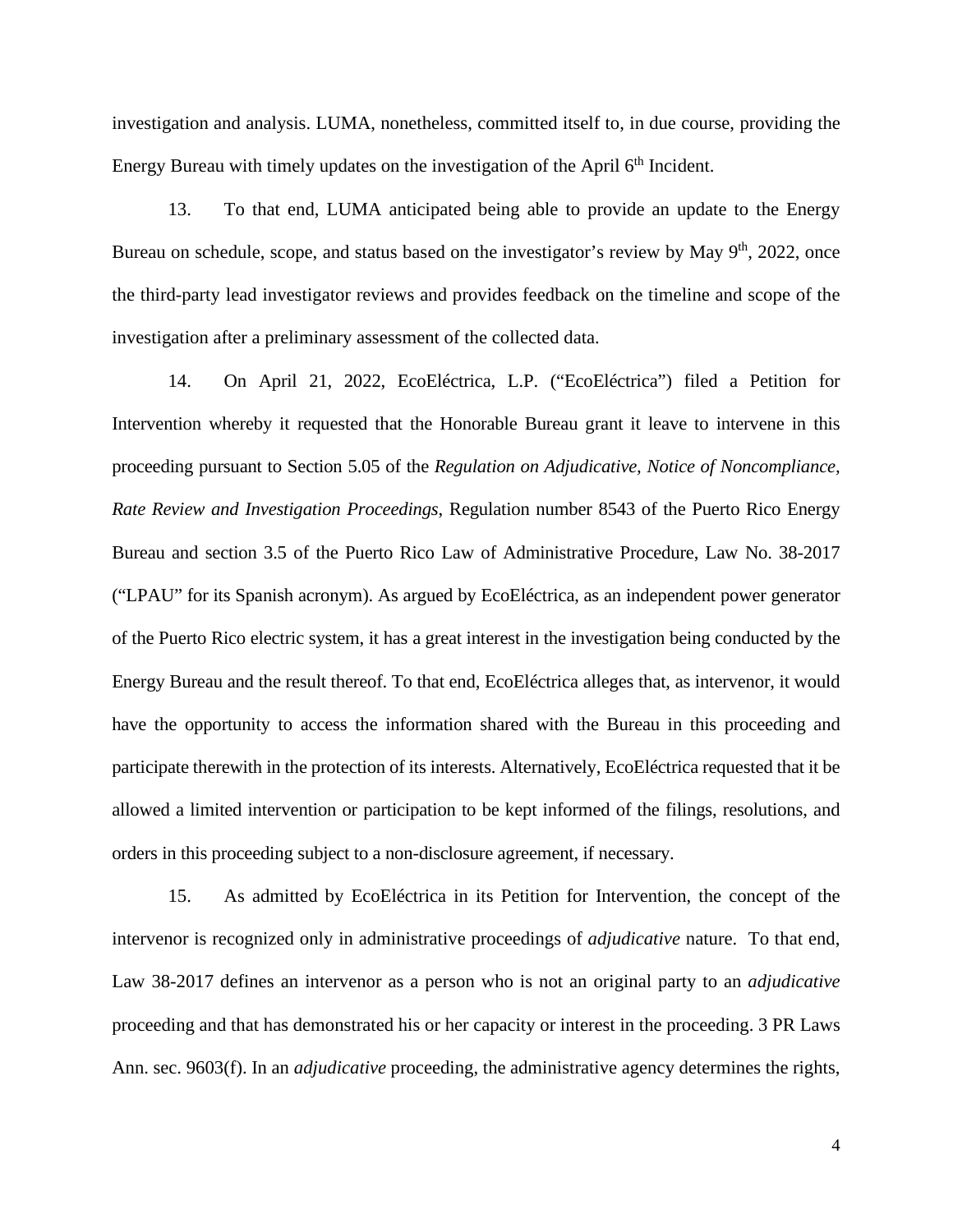obligations, or privileges that correspond to a party. 3 PR Laws Ann. sec. 9603(b). Section 3.5 of Law 38-2017 further establishes the criteria to be considered by administrative agencies upon ruling on a request for intervention as part of an administrative proceeding of an adjudicative nature. 3 PR Laws Ann. sec. 9645.

16. Consistent with the foregoing, Section 5.05 of Regulation 8543 provides that persons with a legitimate interest in a proceeding before the Bureau may move for intervention through a duly grounded petition that shall be evaluated according to the criteria set forth by Law 38-2017. That is, upon providing for the intervention of interested parties in a proceeding before the Bureau, Regulation 8543 refers to and incorporates the pertinent sections of Law 38-2017. Therefore, pursuant to Regulation 8543, intervention is proper for administrative proceedings of an adjudicative nature.

17. The present proceeding, however, is not *adjudicative*. It is of an *investigative* nature and, as such, is governed by Chapter VI of Law 38-2017 and Chapter V of Regulation 8543, specifically Article XV. None of those provisions contemplate the intervention of parties. The language of Article XV only provides the Energy Bureau with an active role in this type of proceeding. The Energy Bureau exclusively can issue requests of information and akin discovery requests to the investigated party or any other person or entity under its jurisdiction. The participation envisioned by Regulation 8543 of any other party that is not the Energy Bureau in an investigative proceeding is incompatible with the active role of an intervenor in an adversarial or adjudicative proceeding. As such, it is evident that the intervention requested by EcoEléctrica is not permitted nor warranted in proceedings of an investigative nature such as this one.

18. A review of the dockets maintained by this Honorable Bureau for other investigative proceedings identified with the "NEPR-IN" nomenclature confirms that, instead of

5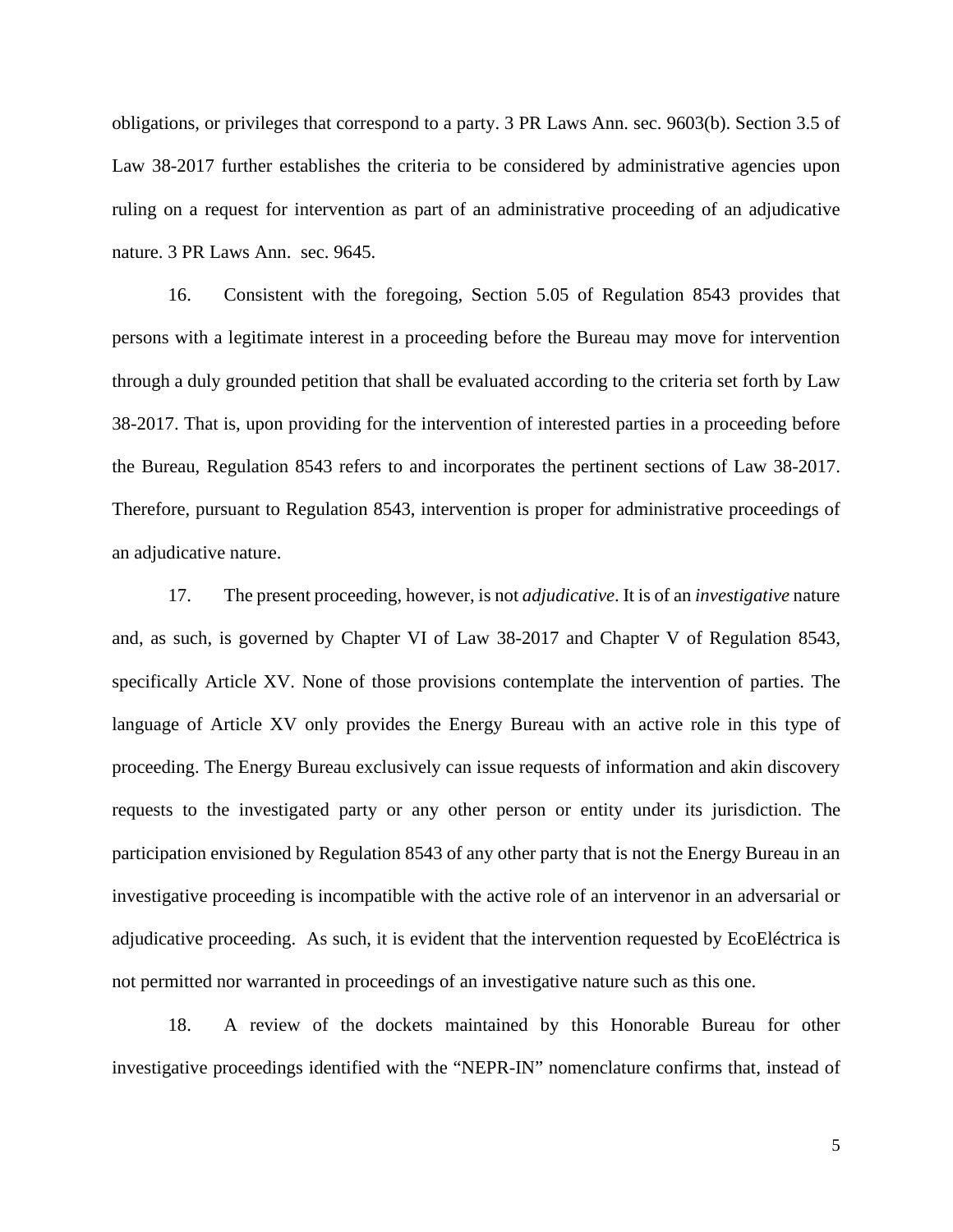administering interventions, the Bureau propounds requirements for information to stakeholders that it understands possess information relevant to the investigation. Therefore, the Bureau has the necessary mechanisms to seek the information relevant and necessary to complete its investigation, which is the purpose of this proceeding. The Bureau's historical administration of investigative proceedings demonstrates that the role of an intervenor has not been necessary to successfully carry out an investigation, comply with the mandates of the law and regulation, and protect the public interest.

19. Although the foregoing is enough to deny EcoEléctrica's request for intervention, it should be added that allowing the intervention of third parties in this proceeding would delay the completion of the instant investigation and potentially derail its focus as the parties would then have to dedicate resources and attention to responding to the intervenor's submissions.<sup>[2](#page-5-0)</sup> In other words, it would derail the purpose of the proceeding and turn it into a contentious one.

20. Even though EcoEléctrica, as part of Puerto Rico's generation infrastructure, is an industry stakeholder, its role as it relates to the April 6<sup>th</sup> Incident is different from LUMA's. LUMA is the operator of the Puerto Rico Transmission and Distribution System and the System Operator in accordance with the Puerto Rico Transmission and Distribution System Operation and Maintenance Agreement of June 22, 2020 (the "T&D OMA") and the System Operation Principles approved by this Energy Bureau in case NEPR-MI-2021-0001. LUMA is committed to cooperating with the instant investigation and understands its role in gathering and reporting the pertinent information to this Bureau. As with other investigations, LUMA has and will continue

<span id="page-5-0"></span><sup>2</sup> This Bureau recognized as much upon ruling on the ICPO's Request for Intervention as it decided to open a separate adjudicative proceeding to consider that petition. As stated, LUMA reserves its right to submit its position as to the ICPO's request through a separate submission and makes reference to it here only to the effect of illustrating the differing nature of an adjudicative proceeding *vis á vis* an investigative proceeding.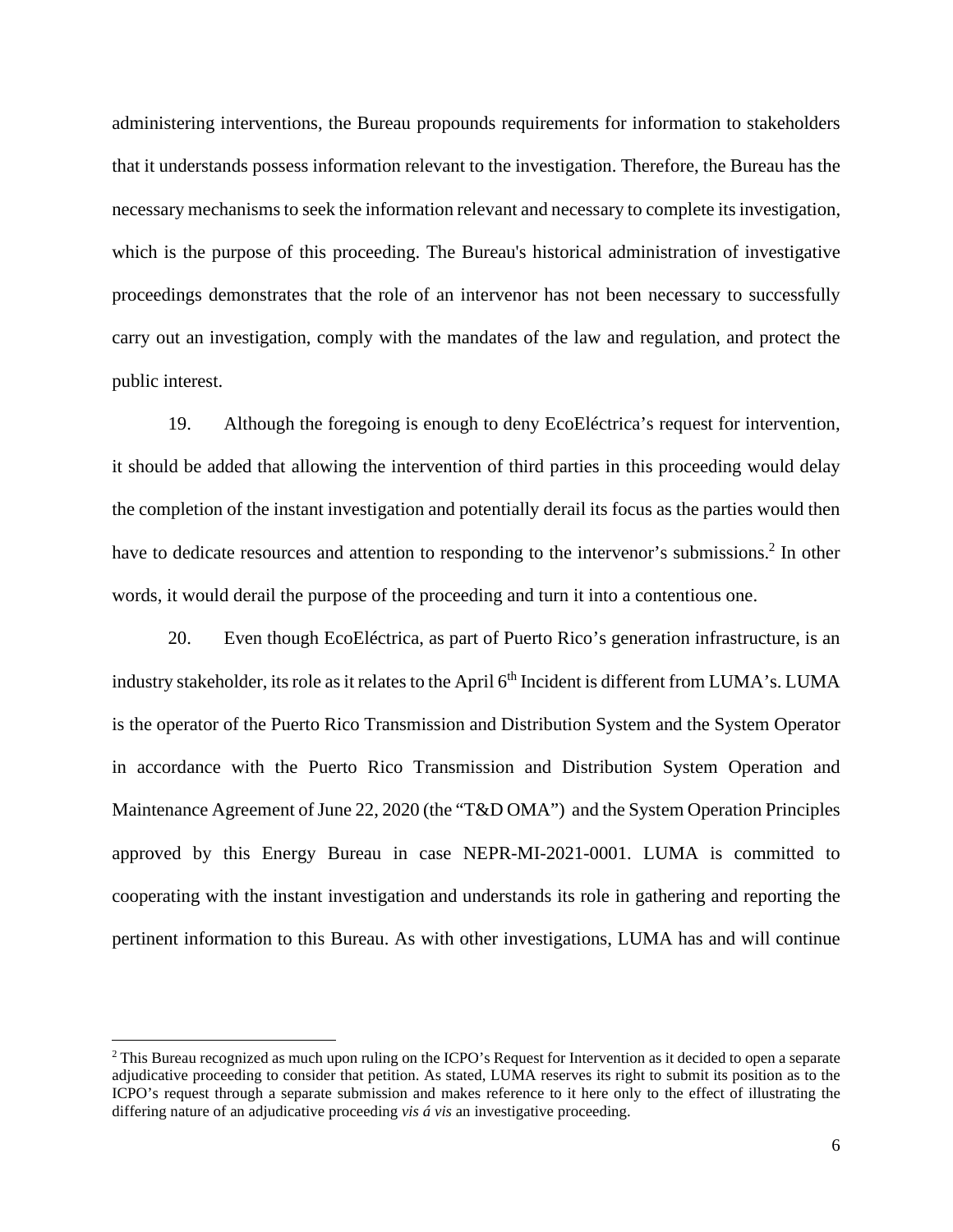to contact as necessary other stakeholders –including EcoEléctrica-- to request and garner any relevant information pertaining to this investigation.

21. EcoEléctrica, on its part, is a generator in the Puerto Rico bulk electric system. As such, Ecoelectrica is called to provide information and cooperate with the system operator in carrying out its responsibilities, including providing relevant information to maintain the security of the bulk electric power system of Puerto Rico and operate the T&D System safely in accordance with Prudent Utility Practices and System Operation Principles as required under the T&D OMA.

22. Therefore, the direct intervention of EcoEléctrica in the proceeding would not be indispensable for this Bureau to complete its investigation as efficiently as possible.

23. Additionally, as related above, pursuant to the regulatory provisions pertaining to investigations, this Honorable Bureau required information from LUMA related to the causes of the April 6<sup>th</sup> Incident. LUMA has been complying with the Bureau's requirements by submitting the Preliminary Report and the Updated Report. LUMA also expressed its commitment to update this Bureau as its investigation progresses. Considering the confidential and sensitive nature of some of the information included in the reports, LUMA has moved for the confidential treatment of certain portions of those reports.

24. As set forth in LUMA's submissions, the information provided to the Bureau under seal of confidentiality constitutes Critical Energy Infrastructure Information ("CEII") that garners protection from public disclosures pursuant to federal statutes and regulations, *see e.g.*, 6 U.S.C. §§ 671-674; 18 C.F.R. §388.113 (2020), and the Bureau's Policy on Management of Confidential Information. *See* Energy Bureau's Policy on Management of Confidential Information, CEPR-MI-2016-0009 ("Policy on Management of Confidential Information"), issued on August 31, 20216, as amended by the Resolution dated September 16, 2016. As such, on April 22, 2022, LUMA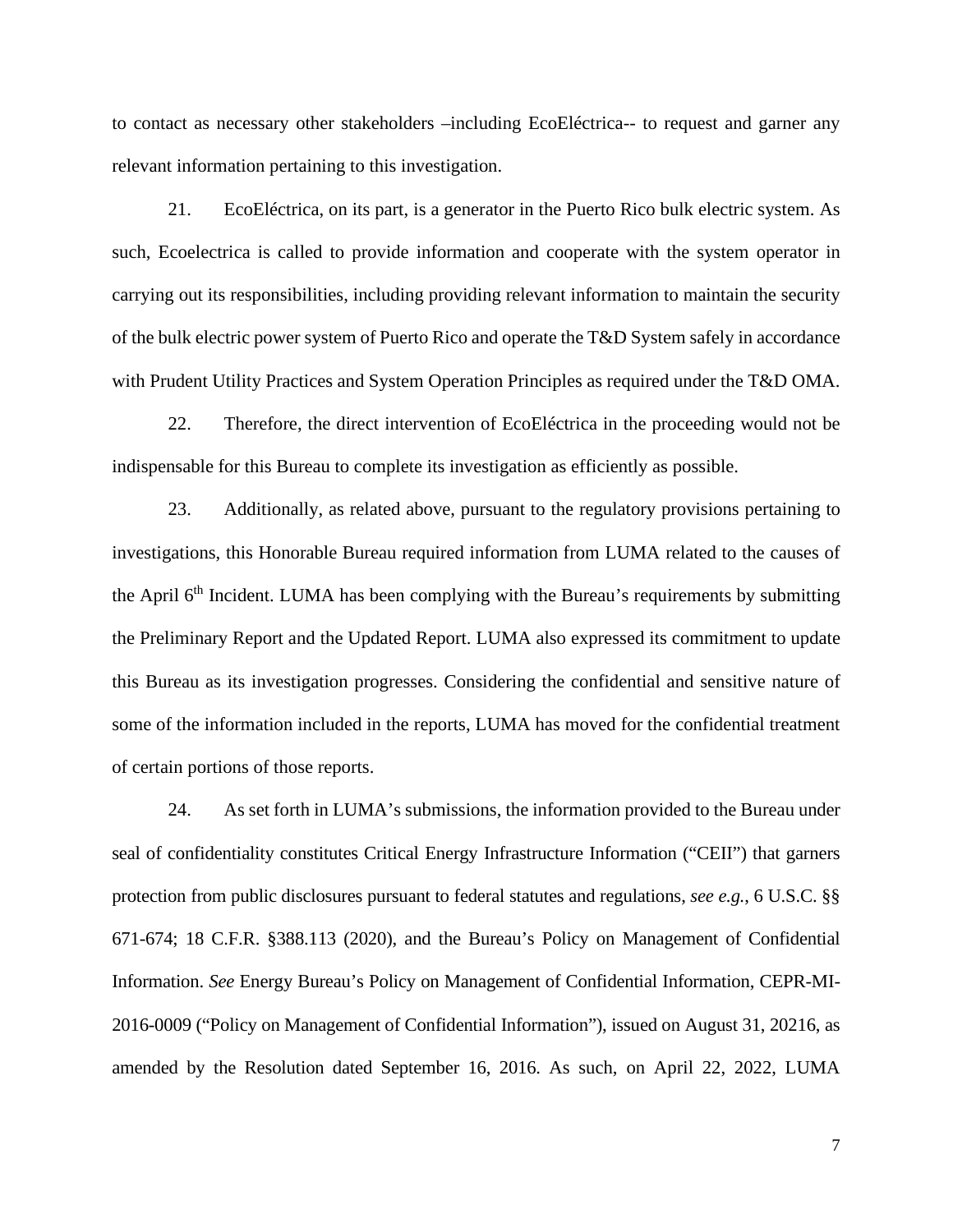submitted memoranda of law in support of its request to file portions of the reports under seal of confidentiality pursuant to Section A.2 of the Energy Bureau's Policy on Management of Confidential Information.

25. Allowing the intervention of third parties in this proceeding would jeopardize the Bureau's control over the confidential, proprietary and sensitive information submitted pursuant to the same as it would open the door to other parties seeking similar treatment and access.

26. Finally, it is respectfully noted that denying EcoEléctrica's request would not deprive it of access to the developments of this investigation as it would be able to monitor the same through the Bureau's electronic case management system. Moreover, in its role as system operator and an agent for the Puerto Rico Electric Power Authority, LUMA is and will continue to be in regular contact with EcoEléctrica. Therefore, not only does EcoEléctrica's petition finds no legal or regulatory basis, but it is unwarranted in light of the balance of the interests involved.

**WHEREFORE,** LUMA respectfully requests that, for the reasons discussed above, the Energy Bureau **deny** EcoEléctrica's Petition for Intervention.

#### **RESPECTFULLY SUBMITTED.**

 We hereby certify that we filed this Motion using the electronic filing system of this Energy Bureau and that we will send an electronic copy of this Motion to attorneys for PREPA, Katiuska Bolaños-Lugo, kbolanos@diazvaz.law, and Joannely Marrero-Cruz, jmarrero@diazvaz.law; and the attorney for EcoEléctrica, Carlos Colón Franceschi, ccf@tcm.law.

In San Juan, Puerto Rico, this  $28<sup>th</sup>$  day of April 2022.